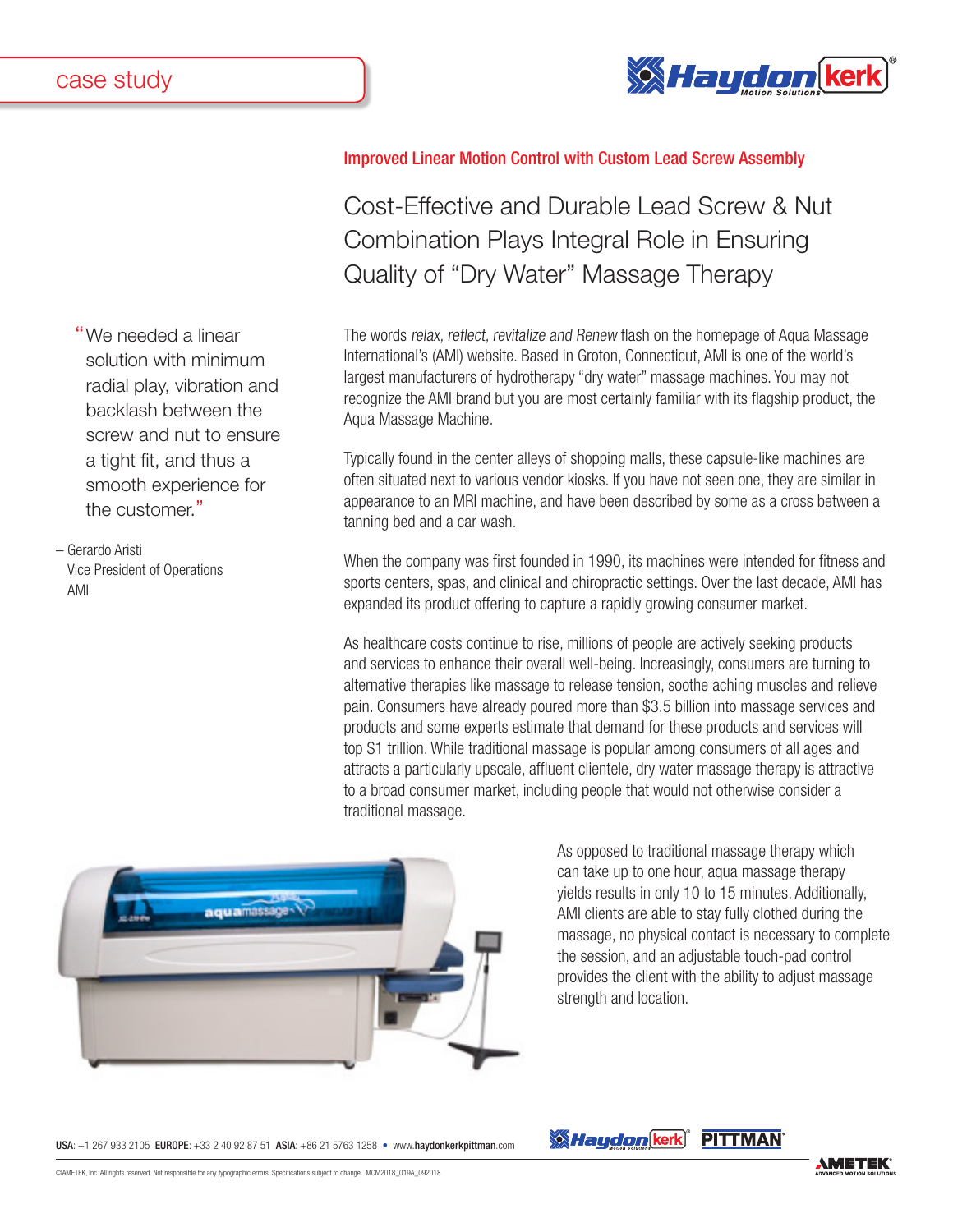## The Challenge: Smooth, Quiet and Long-Lasting Linear Motion

With customer demand at an all time high, AMI sought to optimize the quality of its machine's design. Specifically, the company needed a linear motion solution capable of guiding and translating the machine's spray water jet assembly, which moves back and forth along a linear shaft. The machine's 36 water jets travel along the shaft, massaging either the full length of the body or a concentrated area depending upon customer preference.

Unlike most other applications, AMI's machine presented an unusual design challenge. Not only did the linear motion assembly have to be accurate and durable enough to meet demanding speed requirements, it also had to meet the performance specifications while operating at an elevated temperature and over a distance of 7 feet.

"Speed is a crucial factor since the pulsating water jets must be able to quickly adjust from 2 to 10 cycles per second without interruption," said Gerardo Aristi, Vice President of Operations at AMI. "We needed a linear solution with minimum radial play, vibration and backlash between the screw and nut to ensure a tight fit, and thus a smooth experience for the customer," said Aristi. AMI turned to Haydon Kerk Pittman (HKP), one of the world's largest exclusive manufacturers of non-ball lead screws and a vendor with whom AMI had a previous relationship. The challenge presented to Kerk was to produce a lead screw and nut assembly that could satisfy all these requirements.

"The Aqua Massage application posed many obstacles," said an Applications Engineer at HKP. "The length-to-diameter ratio of thread engagement required for AMI's machines is about 7:1, twice that of standard nuts. This presented a challenge in maintaining a constant thread fit. The challenge was amplified by the saturated environment in which the nut would operate."

## The Solution: A Custom Nut/Lead Screw Assembly that Meets Demanding Requirements



After a thorough application analysis, drawing upon years of experience, HKP recommended a unique nut material capable of meeting all of AMI's requirements. "The thermal expansion coefficient of the nut material had to be roughly equivalent to that of stainless steel to prevent a binding condition while the machine was in operation. In addition, the nut material could not be hygroscopic, meaning a characteristic whereby something tends to absorb water." HKP quickly came up with a custom solution that relied on a specialized nut, combined with one of the company's proprietary non-ball lead screws, which are manufactured from 303 stainless steel and produced with HKP's exclusive precision rolling process.

USA: +1 267 933 2105 EUROPE: +33 2 40 92 87 51 ASIA: +86 21 5763 1258 • www.haydonkerkpittman.com